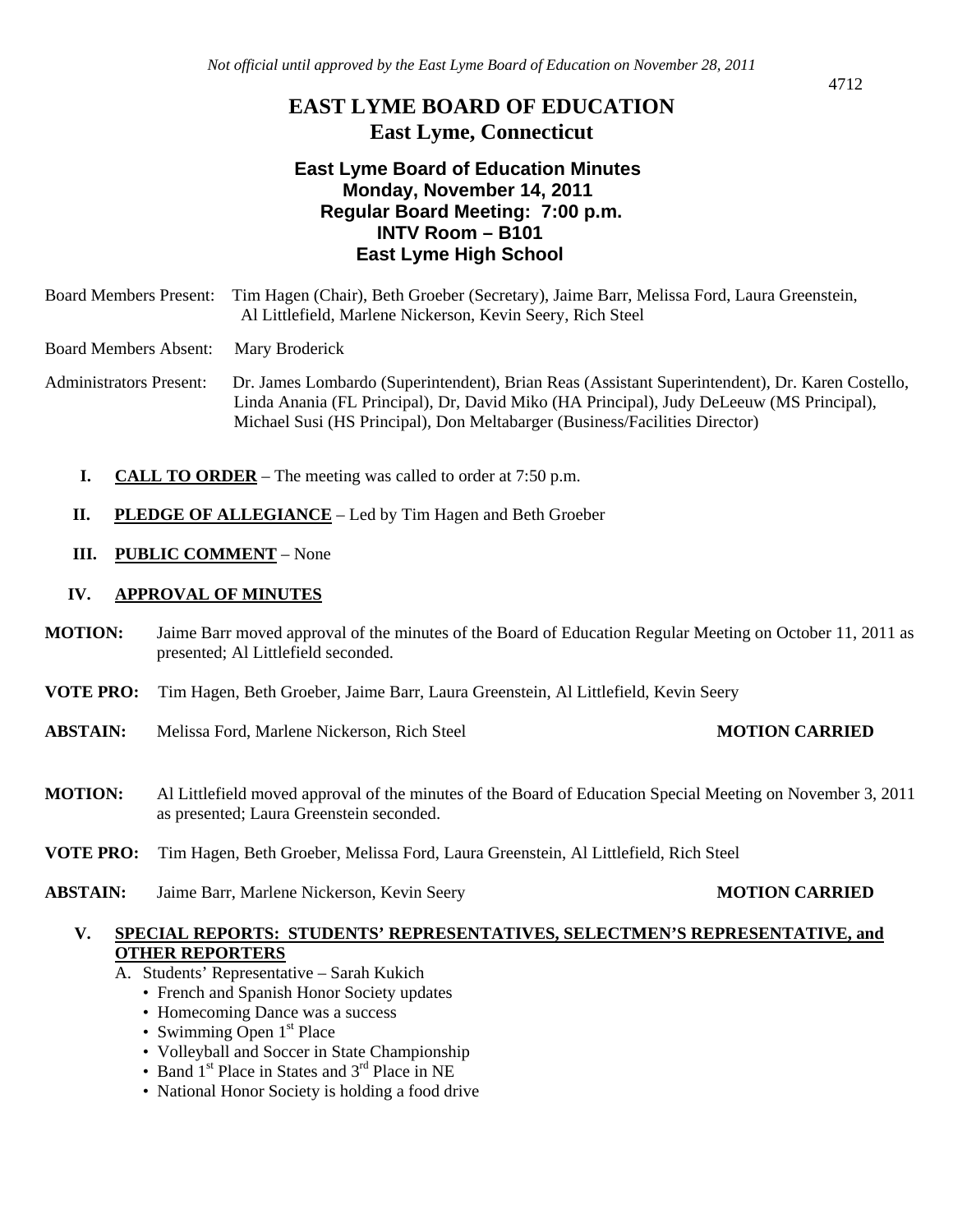- B. Selectmen's Representative was not present
- C. Town Building Committee Representative was not present
- D. Salem Board of Education Representative was not present
- E. Other Reporters None

### **VI. CONSENT AGENDA** - None

### **VII. DISCUSSION/ACTION ITEMS**

- A. Finance/Facilities/Community
	- 1. Discussion/action re: Proposed FY12 Budget Transfers in the Amount of \$71,408.00

The FFO Committee recommends the budget transfer be adjusted to \$66,585.00, deferring the DW equipment replacement Comp. Ed. of \$4,823.00.

**MOTION:** Kevin Seery moved to approve the proposed FY12 budget transfer as recommended by the FFO Committee in the amount of \$66,585.00 (deferring the DW equipment replacement Comp. Ed. of \$4,823.00 from the original budget transfer request of \$71,408.00); Marlene Nickerson seconded.

### **VOTE: UNANIMOUS MOTION CARRIED**

- B. Instruction
	- 1. Discussion re: Presentation on ELPS Technology Program and Plan

District Technology Systems Coordinator Robyn McKenney updated the Board on major network projects, technology upgrades and future plans for the district. Her overview highlighted district priorities with respect to technology and how the recently bonded technology funds are being used to shore up and improve our network and computer infrastructure. Examples include the purchase of 220 new computers and the cascading redeployment of approximately 450 older computers, upgrades to firewall, switches and filters, and a new district web site. Maintaining equity in access to technology for all students across the schools has been paramount. The onsite contracted services of Business Network Group continues to be instrumental in moving the district forward in a systematic and consistent way. Robyn thanked the Board for their support.

- 2. Discussion/action re: Proposed Appointment of Board of Education Representative to Full-Day Kindergarten Study Committee
- **MOTION:** Kevin Seery nominated Al Littlefield as interim Board of Education representative to the Full-Day Kindergarten Study Committee; Jaime Barr seconded.

### **VOTE: UNANIMOUS MOTION CARRIED**

- C. Policy
	- 1. Discussion re: First Reading EL BOE Policy 4118.11 Personnel Nondiscrimination The proposed revised policy was referred by the Policy Committee. Discussion ensued and the policy will return to the Board in January for a second reading.
	- 2. Discussion re: First Reading EL BOE Policy 5145.4 Students Nondiscrimination The proposed new policy was referred by the Policy Committee. Discussion took place and the policy will return to the Board in January for a second reading.
	- 3. Discussion re: First Reading EL BOE Policy 5113.2 Students Truancy The proposed revised policy was referred by the Policy Committee. Discussion took place and the policy will return to the Board in January for a second reading.
	- 4. Discussion re: First Reading EL BOE Policy 5114 Students Suspension and Expulsion/Due Process The proposed revised policy was referred by the Policy Committee. Discussion took place and the policy will return to the Board in January for a second reading.
	- 5. Discussion re: First Reading EL BOE Policy 5141.21 Students Administering Medication The proposed revised policy was referred by the Policy Committee. Discussion took place and the policy will return to the Board in January for a second reading.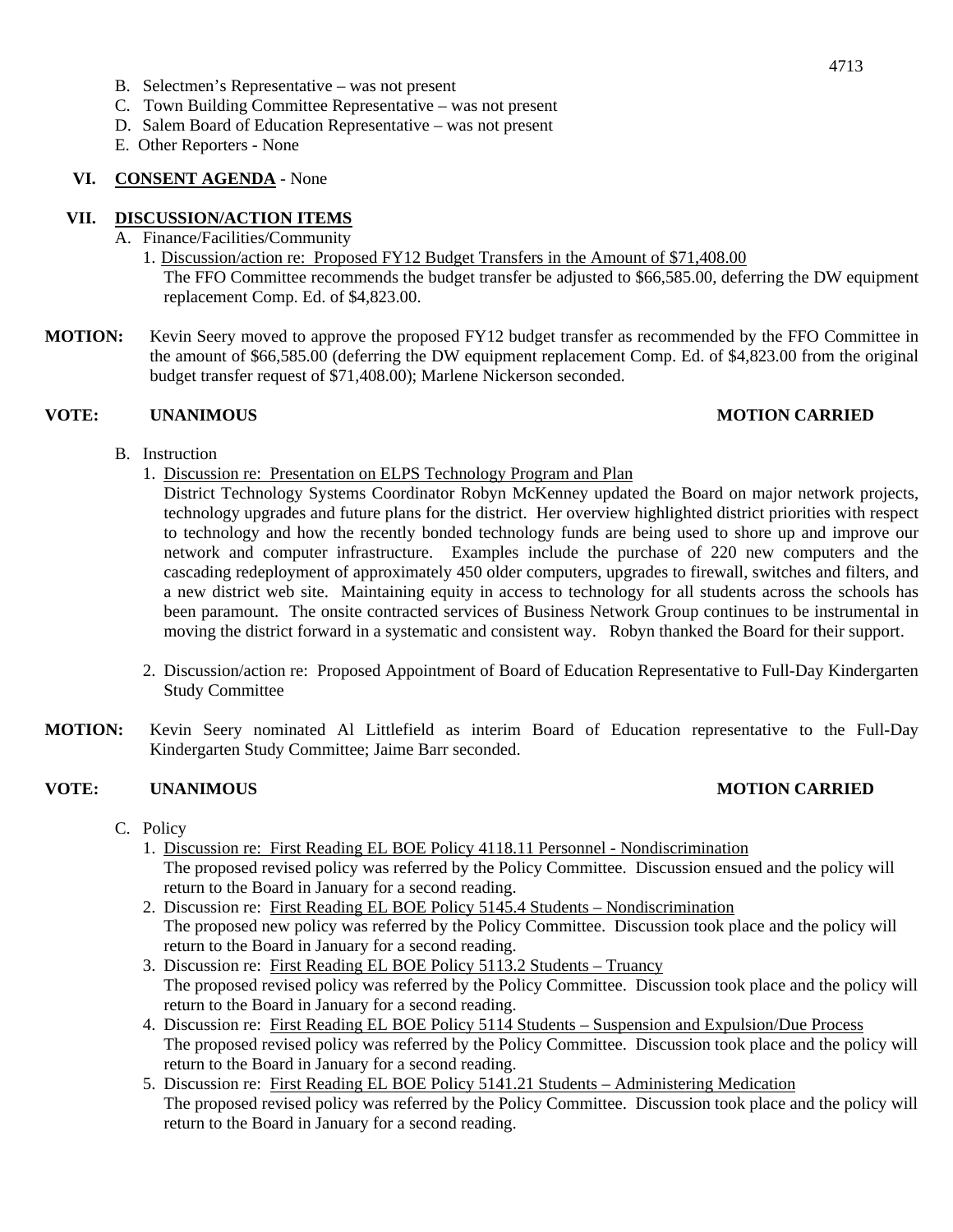- D. Personnel
- E. Other

# **VIII. ADMINISTRATION REPORTS**

- A. Superintendent of Schools Dr. James Lombardo had no report.
- B. Assistant Superintendent for Special Education and Pupil Personnel Mr. Brian Reas
	- Veteran's Day was a wonderful experience at all schools
	- Special Education Steering Committee is taking shape and reviewing professional development needs
	- ELPS Facilities Vision Committee is working hard and making good progress
	- Social worker presently has 17 cases within the district and has started making external referrals
- C. Business/Facilities Director Don Meltabarger had no report.

# **IX. COMMITTEE REPORTS**

- A. AAA Committee Update on 11/14/11 meeting with minutes to follow.
- B. FFO Committee Update on 11/14/11 meeting with minutes to follow.
- C. Policy Committee Update on 11/14 meeting with minutes to follow.

# **X. COMMUNICATIONS**

A. The Viking Saga, volume 45, Edition 5, 11/9/11

# **XI. NOTICES**

- A. Notice of the following staffing changes:
	- 1. Appointments
		- Kolleen Callaghan, .5 Instructional Aide, DW @ MS (1:1), 10/27/11
		- Kristen Dennis, .4 After School Aide, HA, 9/6/11
		- Susan Greeman, .25 After School Aide, HA, 9/6/11
		- Javier Hernandez, .35 After School Aide, FL, 10/3/11
		- Deb Holmes, 1.0 Special Education Long-Term Substitute Teacher, MS, 10/27/11 through on or about 12/23/11
		- Mallory Kokus, .2 Music Teacher, MS, 10/31/11 through the end of the 2011/2012 school year
		- Michelle Mulcrone, .33 Before School Aide, FL, 9/6/11
		- Denise Smith, .15 Before School Aide, NC, 9/6/11
		- Charles Stannard, 1.0 Math Long-Term Substitute Teacher, MS, 11/2/11 through on or about 12/16/11
	- 2. Increases/Decreases in FTE
		- Brenda Ayers from .9 to 1.0 Instructional Aide, HS, 10/3/11
	- 3. Retirement
		- Mike Guarraia, 1.0 Elementary Teacher, FL, 6/30/12
	- 4. Resignation
		- Justin Miele, .6 Instructional Aide, HS, 11/2/11
		- Rebecca Mohler, 1.0 Instructional Aide, DW @ MS, 10/21/11
	- 5. Student Teachers
		- ECSU student teacher Winifred Edmed with Lisa Kriger, MS, 3/19/12 through 5/11/12
	- 6. Supplemental Assignments (2011-2012)
		- Carolyn Asciolla, Women's Soccer Assistant Coach (Freshmen), HS
		- Todd Gerbers, Women's Volleyball Assistant Coach, HS\*
		- Jim Roselund, Football Assistant Coach, HS\*

\* Not a member of the ELPS professional staff